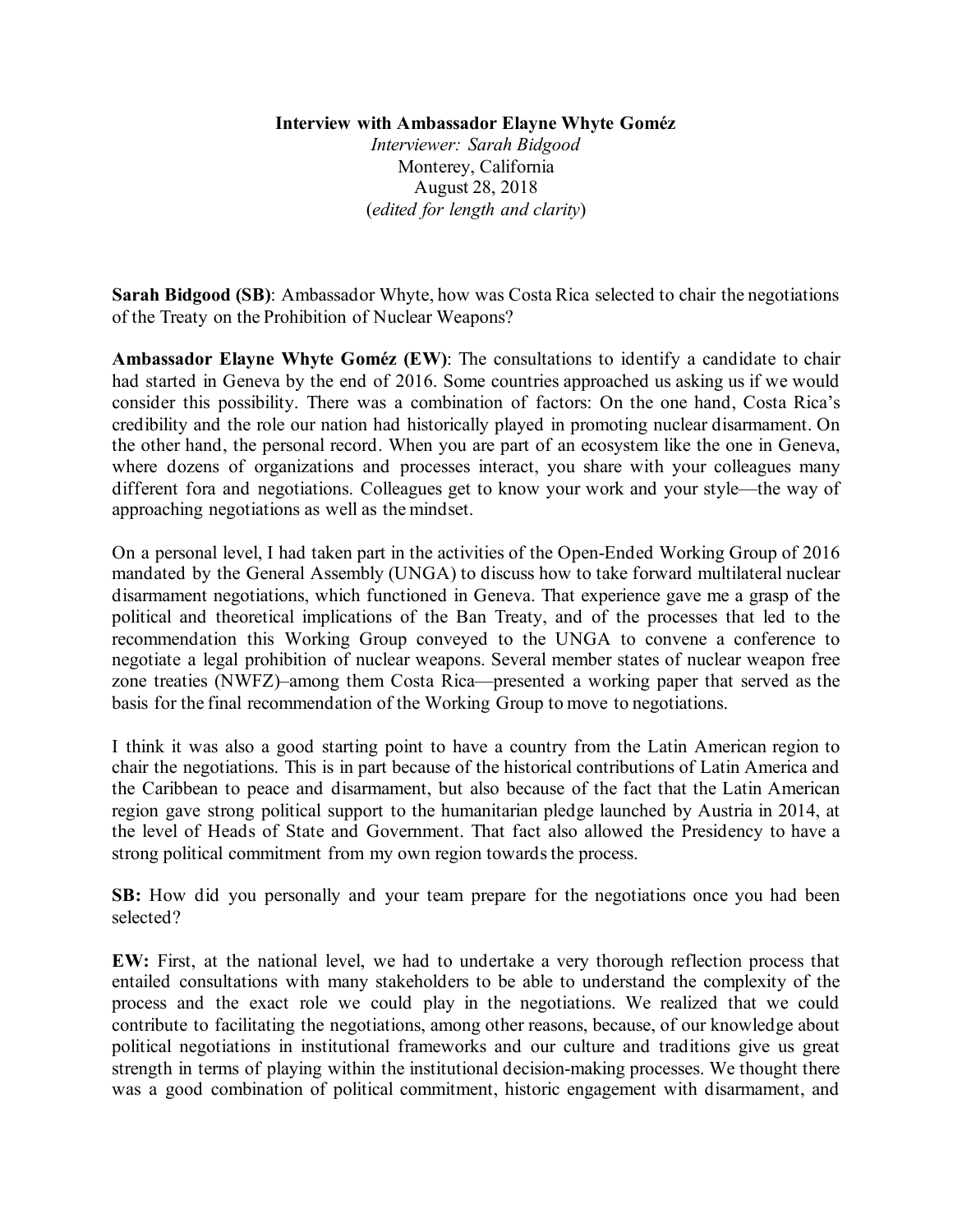knowledge of how to work in highly formal institutional processes. Once a decision was reached at the national level, our candidature was submitted to the Group of Latin American and Caribbean Regional (GRULAC) for endorsement.

After that formal step, we started to reflect on how to organize the process itself, how to build a team with limited resources, and then how to manage knowledge—that which we had and that we did not have. The first reality to check was resource constraints: being a small country, we did not have the possibility of having a very large team. So we identified our functions and needs in terms of knowledge and skills. We, of course, needed strength in law and procedures, including international law, but also knowledge about the multilateral political process. We needed on the team experts who had been in the process leading up to the prohibition treaty in previous years, who knew the players, and who understood the politics and evolution of the global disarmament debate. This also meant having experience in both of the Geneva and the New York ecosystems and their different environments.

Also, because the negotiations were going to take place in New York, we needed knowledge and skills relating to the New York environment. This required solid negotiating skills and a knowledge of the players and the complexities of the political dynamics in New York. So we had Costa Rican diplomats with experience in New York and Geneva on the team.<sup>[1](#page-1-0)</sup> We also had a person who had been part of the Costa Rican Mission when we were non-permanent members of the United Nations Security Council, which gave us yet another layer of knowledge about how to approach the political processes in New York. And then, of course, we have more strategic functions: knowledge and skills as far as analyzing the process from the point of view of international law, as well as of high politics. We benefited from the knowledge of then-Ambassador to Argentina and former Secretary General of OPANAL—Gioconda Ubeda (who sadly passed away in 2020)—and Ambassador Sergio Ugalde in the Netherlands, both jurists of high caliber.

Then we moved on to a process of consultations with all the stakeholders. We established channels of communication, but we also identified what kind of knowledge resources were there to which we could resort to, among others, from academic sources.

## **SB:** Within your team itself?

**EW:** We identified from outside of the team knowledge on substantive matters, on the political dimension, and on the negotiation dimension. An important part of preparing for such a task from the perspective of the Chair is to really understand the genesis of the mandate [*ed.* set out in UNGA Resolution 71/258]. So I thoroughly studied the resolution and conducted consultations with those diplomats who had drafted the resolution so that I understood content and meaning. And I went back, of course, to the Open-Ended Working Group because that's where the whole mandate had been triggered. I reviewed many of the papers, including the one that we introduced together with Malaysia on the role of norms in disarmament to further emphasize why a prohibition norm needed to be achieved at this time in history.

<span id="page-1-0"></span><sup>1</sup> *Note from Ambassador Whyte:* The President's team enjoyed the collaboration of many Costa Rican officials. In this reference I acknowledge Costa Rican diplomats Norman Lizano and Marcela Zamora with whom we worked hand in hand throughout the process as part of the President's team.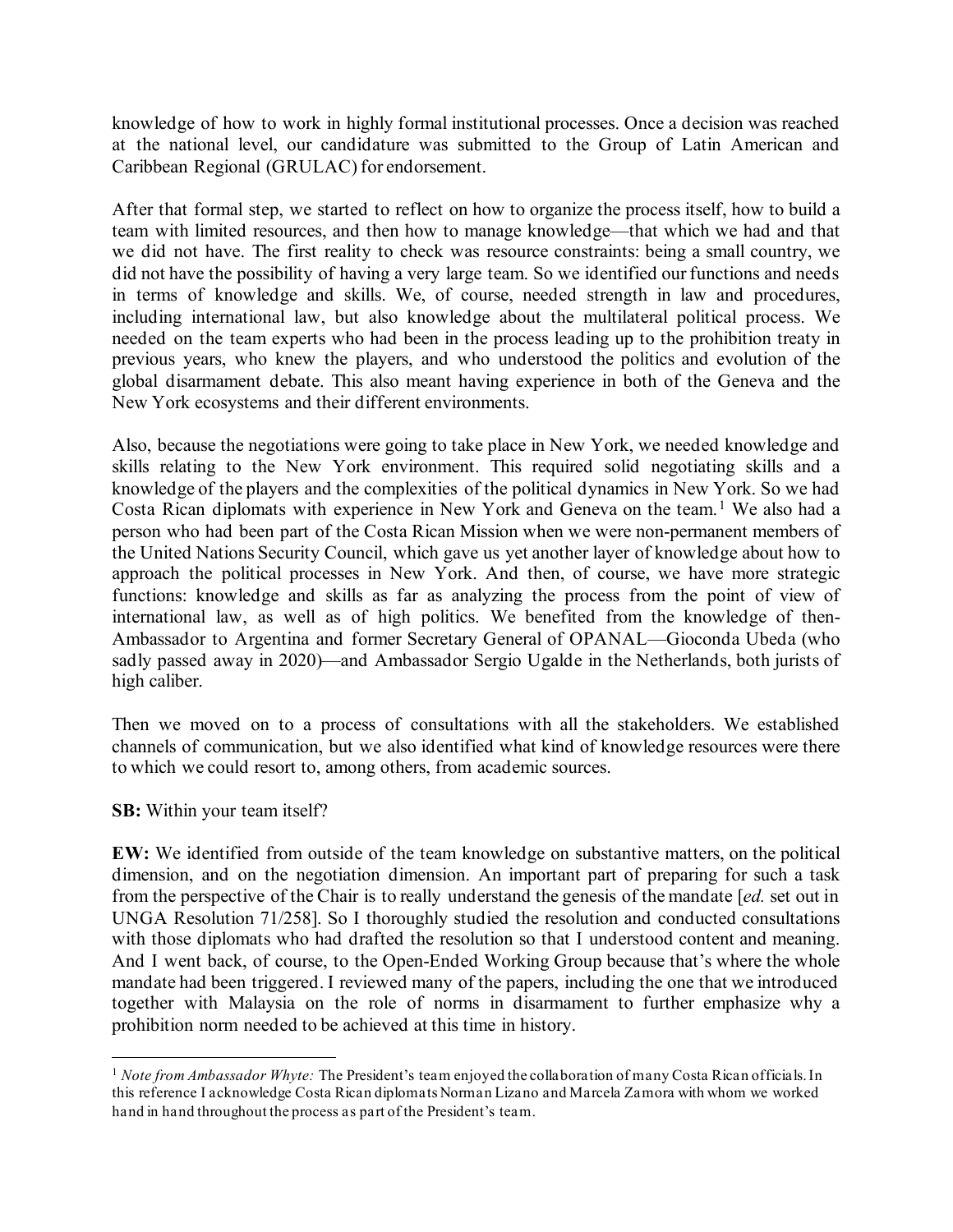**SB**: Did you have a central guiding philosophy for how you planned to approach the negotiations at the outset of the TPNW negotiations? Did it remain consistent throughout this process, or did it evolve over time?

**EW**: Yes. The philosophy was to be true and faithful to the mandate. I understood the mandate to have three main pillars: The first pillar was to negotiate a strong and comprehensive prohibition of nuclear weapons and to include provisions toward their total elimination—with the understanding that—according to the mandate—this treaty was going to be an important contribution towards comprehensive nuclear disarmament and that additional legal and practical measures were going to be required for the future destruction of nuclear arsenals and to maintain a world free of nuclear weapons.

The second pillar was complementarity: "Do so in such a way that the Prohibition Treaty complements the rest of the architecture." Trying to understand that complementarity was a very interesting part of the exercise because it entailed acknowledging the role that each component of the architecture plays: What role the NPT plays, what its contribution is, what the vision of all states is towards the Non-proliferation Treaty (NPT) as the cornerstone of the nuclear nonproliferation and disarmament regime, the Comprehensive Nuclear-Test-Ban Treaty (CTBT), the treaties that establish regional nuclear free zones. In addition we had to acknowledge that there were other topics whose discussions had started but not concluded in legal negotiations, like the negotiations on a treaty of fissile material.

The third pillar was to negotiate in a manner that was both inclusive and with a sense of urgency.

In terms of the philosophy of the presidency: I sought to promote inclusive dialogue, aiming to level the playing field in terms of access to specialized knowledge so that all states could depart from the same level of understanding of the process and of the substance. Also, in every field of knowledge there are experts, but the process itself is in the hands of diplomats who are political operators and, therefore, we need to make sure we establish the channels of communication between the different layers of knowledge, and the different players —diplomats, activists, victims, experts, scientists.

Another fundamental component of the philosophy was the awareness that this conference was a legitimate mandate from the United Nations. From the very outset, I understood some powerful nations were opposed to the negotiations but such fact did not preclude me from establishing channels of communication with the players who had a different perception or that were very openly opposed to the treaty, to listen and to understand the essence of their vision.

Last, "Keep serenity in all moments and all times."

**SB**: What contribution do you think that the TPNW makes at this particular moment in time [*ed.*  August 2018], and how does this relate to the nuclear nonproliferation regime?

**EW**: The main contribution, of course, is to legally prohibit nuclear weapons, the only weapons of mass destruction that were not prohibited in international law. The TPNW also contributes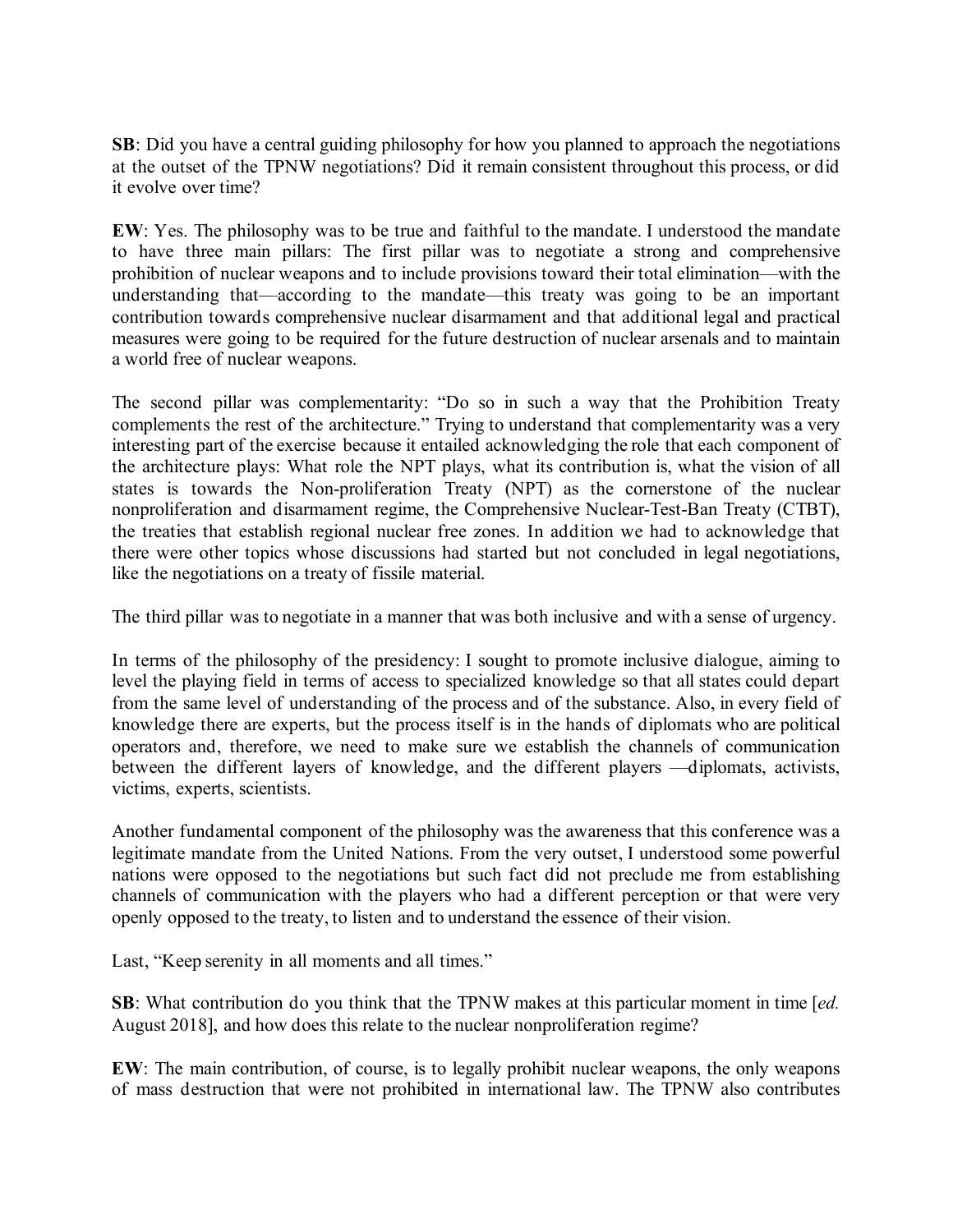with a new framework to address the challenge of nuclear weapons in the international community. There is a new vision, moving the emphasis from the orthodoxy of nuclear deterrence or the security of the state to a new way of thinking, built on scientific evidence of the impact of any use of nuclear weapons. That is to say, it departs from the knowledge and understanding of the implications for human life and for the environment of the potential use of nuclear weapons. Understanding these implications, which come from scientific evidence, brings us to a new paradigm that states that nuclear weapons should never be used, and the best way to make sure they are not used again under any circumstance is to trigger the process of disarmament, which is already an agreed-upon objective. So the TPNW does bring a new perspective or paradigm shift, and it does bring a new momentum—along with a new, enhanced, ethical, political, normative, and legal imperative towards the disarmament process.

We have to understand that, in disarmament diplomacy, many players had been in the comfort zone for quite some time, attached to the status quo. Bringing a new perspective does have an impact on the dynamics of the debate. And we definitely need a new momentum and a revised perspective. First of all, nuclear weapons are a legacy of the  $20<sup>th</sup>$  century that reflect the reality of the world of seven decades ago. The history of conflict between powers was the main contributor to instability. Now, the nature of conflict has changed in the international community. The potential for conflict between the main powers has been reduced over time, and the pattern of armed conflict has moved more toward the intra-state conflict.<sup>[2](#page-3-0)</sup>

We need to determine how to deal with this legacy of the  $20<sup>th</sup>$  century, which corresponds to that great challenge of inter-state violence among great powers. We are, at the same time, confronted with yet new challenges, with how we address the main challenges of the 21<sup>st</sup> century in the United Nations. While the international community still has the pending task of the elimination of nuclear weapons today we must address the challenges of emerging technologies applied to weapons systems, as is the case of artificial intelligence, taking us to potential scenarios of decisions about weapons of mass destruction or other convention weaponry being made without significant human control. At this juncture, while trying to solve this issue of the  $20<sup>th</sup>$  century also we need to confront new kinds of concerns of the 21st century.

Now, last but not least, we also have to be conscious of the fact that we tend to analyze problems with our mindset too confined by the present time, and we lose the historical and long-term perspective. When we are promoting a paradigm shift, we should not seek an impact only in the short term. Let us look to the very example of the NPT: not all permanent members of the Security Council signed the NPT in the first decades, and only after the nineties did we arrive at a near universal membership. When you go back in history and analyze the way in which the international community has dealt with challenges over time, the first finding is that norms take time to have an impact on behavior. Cases like the norms against slavery, discrimination, and colonialization strengthened over time.

Another point to consider is that, many times, interestingly enough, norms are adopted at a moment in which they counteract the prevailing views and the power structure of the time. The above-mentioned practices, for example, were very much embedded in the power structure of the

<span id="page-3-0"></span><sup>2</sup> *Note from Ambassador Whyte:* Only four years after the original interview, great power competition has brought new unpredictability to the international system.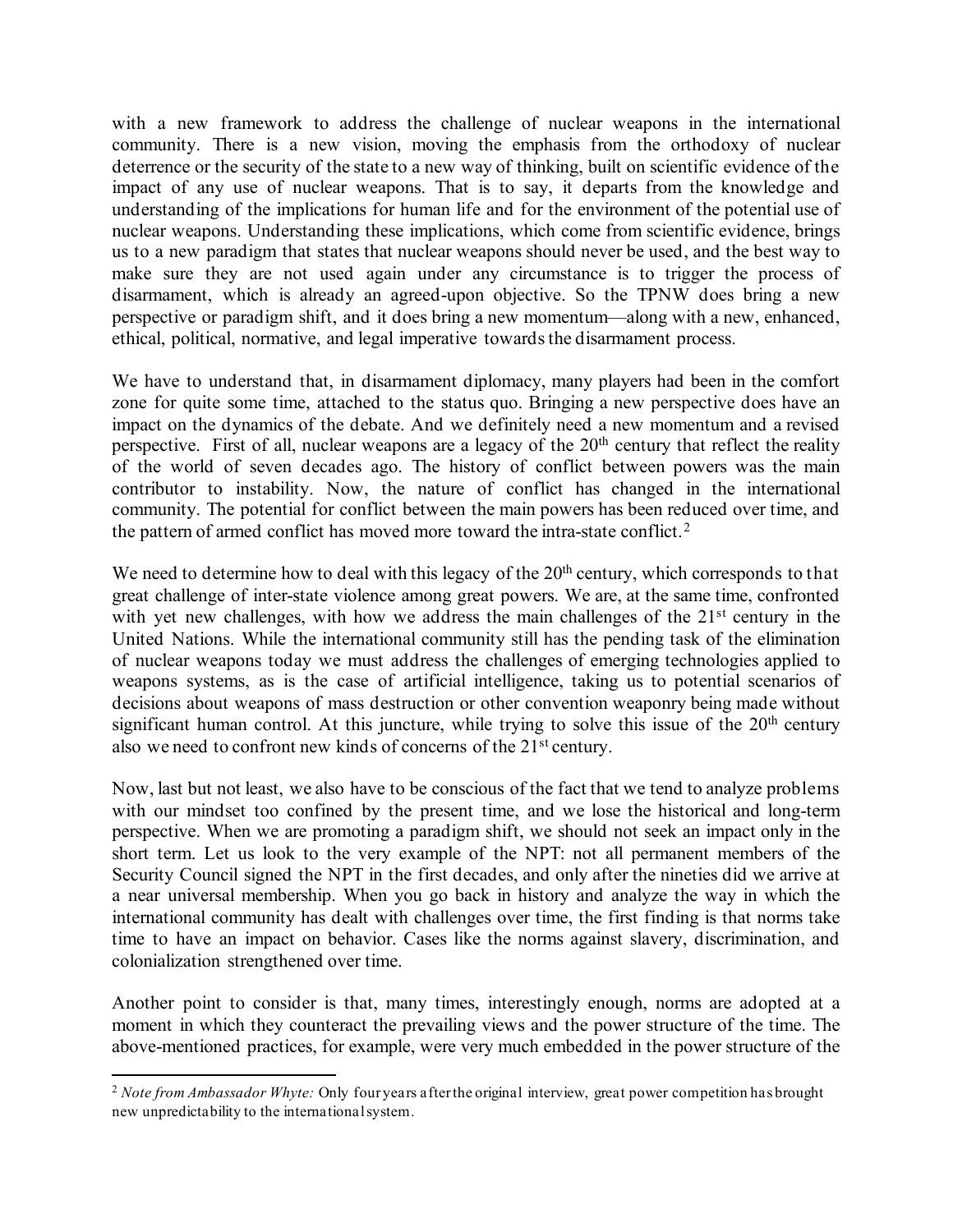time just as nuclear weapons are in the power structure of our time. And, usually, there is a period of evolution between norm development and impact in historic terms, as was the case with the challenges cited above. How many specific norms against slavery or colonialism were developed and adopted before actual changes occurred? Could people have thought back then that the world was going to be different, let's say, three or four centuries later? Of course not. To those who think that the nuclear era is a state of affairs that will continue into perpetuity, I would have to say is that there is no such thing as "in perpetuity" in human history. At some point, there is going to be a combination of structural change and the influence of norms to generate evolution. So, the main contribution of the TPNW is to create a norm that triggers a new mindset and a new political momentum, as a mechanism and as a channel for the overall majority of the international community to express our view of the need for new thinking and action toward nuclear disarmament. And we have to understand that the impact most probably will go beyond one generation.

## **SB:** What about to the NPT? How does [the TPNW] relate to the NPT?

**EW**: The NPT, as the cornerstone of the nuclear nonproliferation and disarmament regime, has rendered results. It has created an effective structure to deal with nonproliferation. Before the NPT was signed, we did not have the commitment and legal obligation from most countries of the world to stay away from developing nuclear weapons, nor did we have a system to monitor compliance with their non-nuclear status. So, we now have an international regime that already has achieved its intended objective: to avoid the proliferation of nuclear weapons. The NPT has its place, we need to strengthen it and its contribution to peace and disarmament, among others, by the balanced implementation of its three pillars. Also, we need to think about other pieces of the architecture—for instance, the CTBT and the International Monitoring System, the Nuclear Weapon Free Zone treaties and how they all mutually reinforce each other.

The TPNW starts by acknowledging their relevance and makes sure to reinforce the legal obligations already enshrined in existing treaties. The TPNW, among others, brings together in one international prohibition norm the more than one hundred countries of the world that are already member states of the NWFZ treaties. By bringing together a universal prohibition for nuclear weapons, it reinforces nonproliferation obligations, the nuclear prohibition and the norm that prohibits nuclear testing. What role does the TPNW play vis-à-vis the NPT? We need to start by acknowledging what each of the treaties is intended to achieve and to accept the interactive reinforcement dynamics between various elements of the regime. We have to understand that a world free of nuclear weapons is going to require many different mechanisms, norms, and legal obligations. That is something that has been formulated by the UN officials: this integral view of disarmament and nonproliferation as a network of legal obligations and formal regimes interacting together both at global and at regional levels. We need to move towards a more comprehensive view that reflects an understanding of how they interact with each other.

**SB**: This one is a similar question, but forward looking: What role do you think the TPNW will play in multilateral nuclear diplomacy, including in the NPT regime? If we want to limit it to a timeframe, then looking at the 2020 Review Cycle.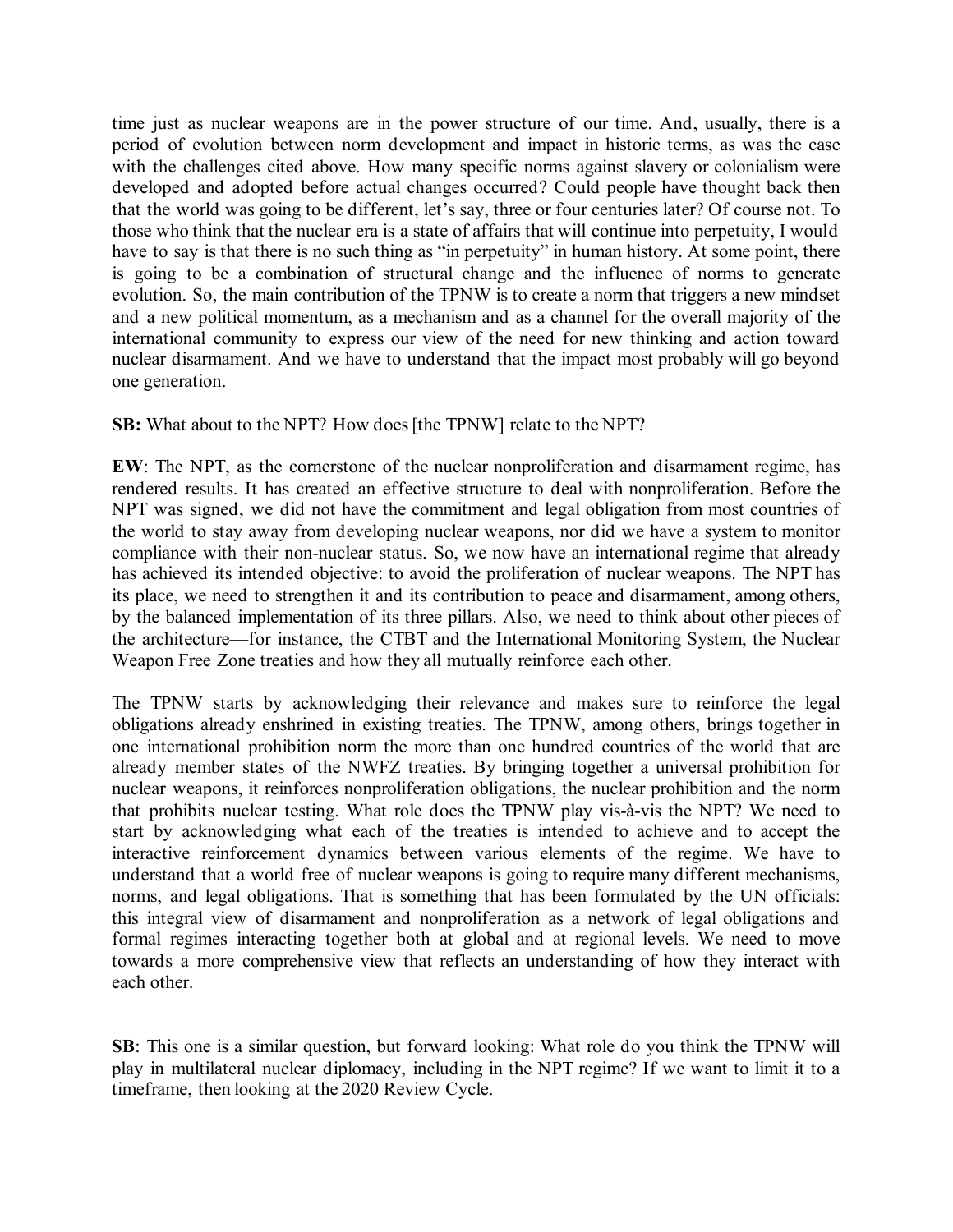**EW**: I think we should clarify what role it should *not* play. The NPT is approaching its 50<sup>th</sup> anniversary. Every norm has its own history, evolution, and impact. When you have a norm or regime that is already 50 years old, first, you need to perform an assessment and understand its strengths, the challenges it is facing, and make decisions to strengthen it. So, the first course of action for the 2020 review process is to make every effort possible, on behalf of all the stakeholders, to contribute to the good health of the regime by strengthening the culture of compliance with all three of its pillars and by having a constructive view of how to address the challenges facing the regime.

Consider where you want this regime to be in the next 50 years. Looking forward is always a good exercise because it allows you to depart from the problem of focusing too much on the moment. By looking at the next 50 years, we will hopefully generate a constructive dynamic for strengthening the regime. As such, the Prohibition Treaty should not be a source of debate, in terms of a dichotomy of views. I think the consensus is that the international community has agreed that the world needs to be free of nuclear weapons—as it was before the second World War. Of course, there are different interpretations of how to get there and when we will get there, but the first aspect to overcome is the dichotomy between nonproliferation and prohibition because they are both part of the same equation. Other disarmament regimes have showed us that prohibition, nonproliferation, and elimination are part of the same process.

Of course, the reality is that the TPNW was negotiated, adopted, and open for signature. I do think that the fact that the negotiations were able to be completed in 2017 has helped usher in a new phase of the discussion. If we had dragged the negotiations into 2018, I think the dynamics would have been more complicated.

**SB**: In your view, how did the fact that the nuclear weapon States (NWS) did not participate in the negotiations for the TPNW impact the outcome? What specifically might have been different if they would have participated?

**EW**: The first impact was in the negotiation room. There was more convergence of views; it helped expedite the negotiations. The participating delegations were able to ascertain and deal with differences with much less resistance than would have been the case if the NWS were there. All converged in the overall objective of concluding the negotiations of a prohibition treaty. The NWS would have enriched the conversations in many ways, but I think the decision to disengage was a factor that allowed the negotiations to comply with the mandate from the UN General Assembly that the negotiations be completed as soon as possible.

The other impact was that, by opposing the negotiations in the manner in which they did, the NWS generated more media attention than there would have been otherwise.

**SB**: How do you think that impacts upon the TPNW and its role as a norm-building instrument? To have public attention from non-experts?

**EW**: I think that international politics and multilateralism today are more diverse than what they used to be. There are more capacities and more players in the room. You have a more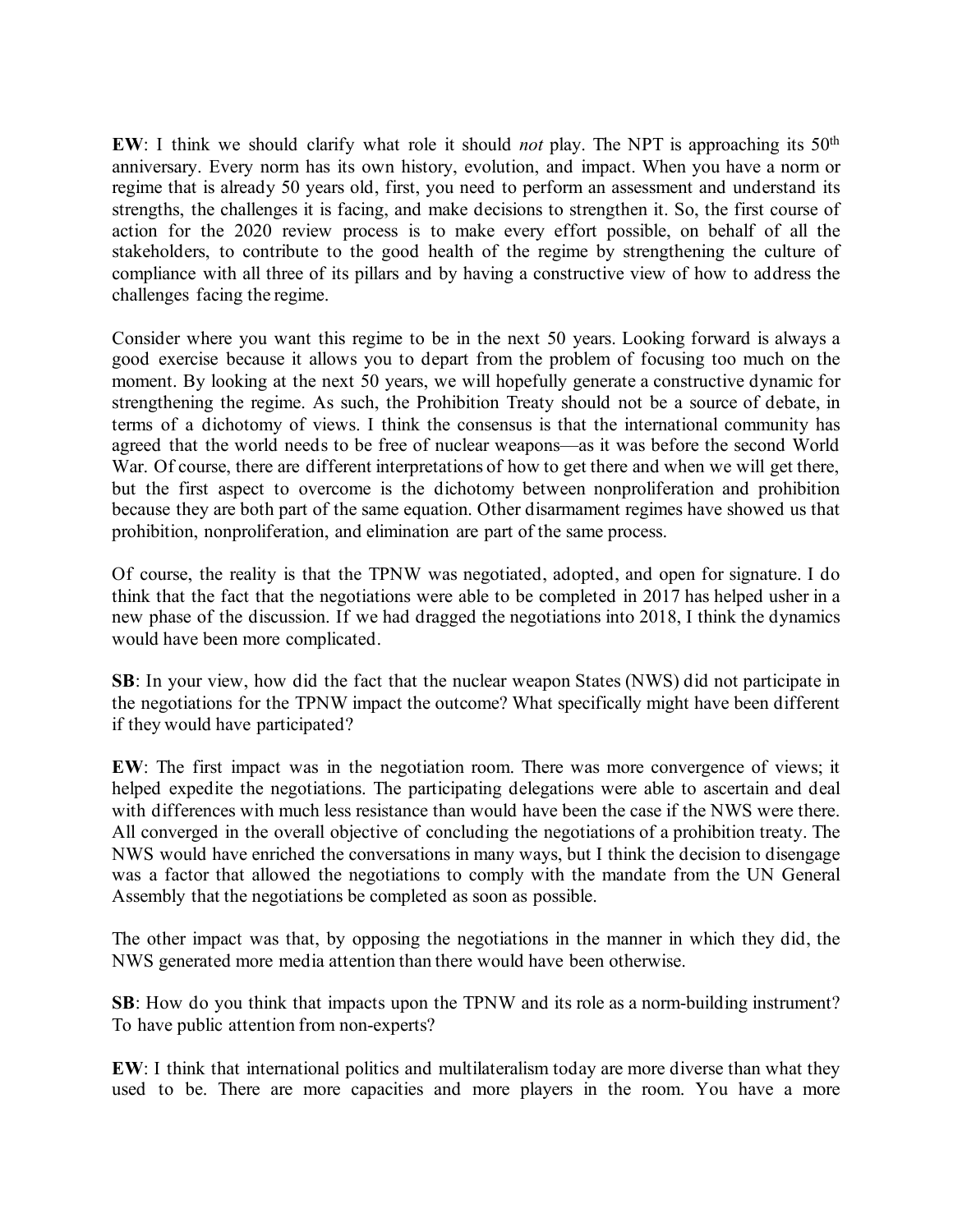decentralized process for the norm to generate an impact by diffusion, by contagion. That gives other societal organizations an empowered platform to do their work. It made it easier for civil society to contribute, as did the fact that they received the 2017 Nobel Peace Prize for their role in achieving the Treaty.

The fact that this was not a consensus process and the opposition by nuclear states also attracted attention from the international community because the sole fact that negotiations of a prohibition treaty were being held was groundbreaking in many aspects. Whenever you are developing a negotiation of this sort, with an end game, communicating the results the last day of negotiations is strategic. The opposition by nuclear states helped raise media attention from around the world to the negotiation and the adoption of the Treaty.

**SB:** You have presided over other multilateral conferences and UN working groups before. How did leading the TPNW negotiations compare with your other experiences? Were there striking differences, or conversely, striking similarities?

**EW:** Yes, the striking difference for me was the sense of purpose. This sense of historic justice for people who suffered from nuclear explosions. There was this very strong human dimension, sense of purpose. Of course, you also have competing interests in the negotiation. In this case, national interests were there, but there was a positive spirit throughout the room; a sense that we needed to complete the task because we owed it to our fellow humans and societies. We owe it to future generations and to ourselves because we don't know if we will see another use of nuclear weapons, and we all have a responsibility to act.

The other difference is that, in terms of the negotiation itself, I had in the past co-chaired the negotiation of a multilateral treaty where there was already a text on the table when I came to the negotiation. I know that this is a common negotiation strategy, but starting with a text, delegations will kick off with entrenched positions regarding the text rather than discussing the concepts or common interests. In the TPNW negotiations, conversely, we were able to first discuss the aspirations about the content of the treaty, the concepts, and the text later was built on the basis of the convergence of views expressed in the room.

In terms of other fora, I was involved in the implementation of the entry into force of the Arms Trade Treaty. The first phase and the Conferences of State Parties had to focus on solving the operational basis of the regime. And believe me, it is very easy to become entangled in operational aspects that distract the discussion from the purpose that brought you there in the first place. When we move from the negotiation of the norm to the operationalization of the regime, there is a risk of losing traction to move on with the substantive objectives. Another aspect is that there is usually significant political attention when a treaty is being negotiated. But when the treaty enters the implementation phase, it usually is left to the experts, to the technical layers of national administrations, and there you have the challenge of keeping the political attention on the strategic objective that needs to be achieved. This is why I claim that the first five years of any treaty regime are to be handled with a long-term view to avoid getting stuck in discussions of operational nature.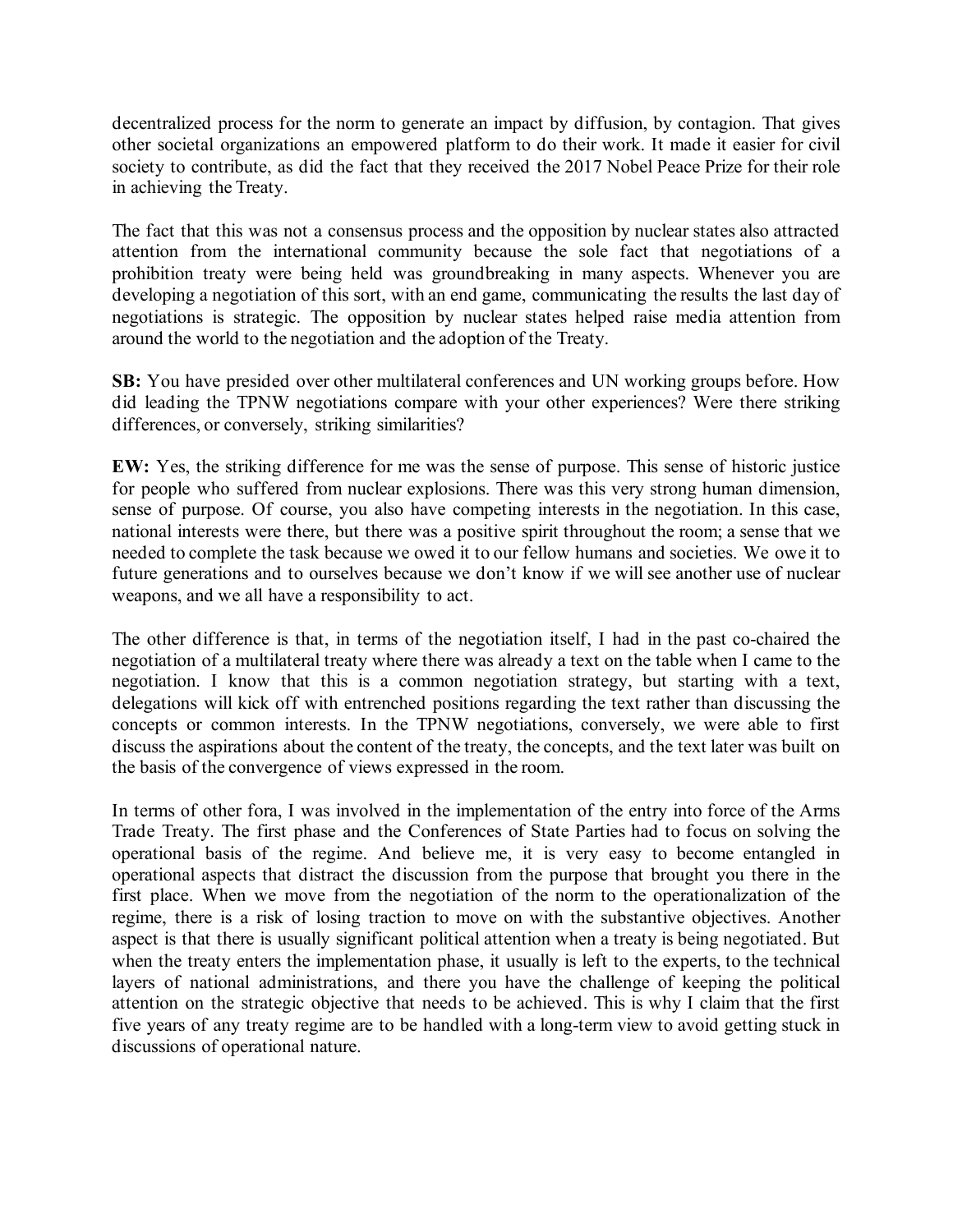**SB**: You brought in outside experts from civil society and academia who contributed in substantive conversations [to the TPNW negotiations]. What do you think this added to the discourse that would have been missing otherwise?

**EW**: It added to the overall knowledge resources available for the conference, not only to the narrative, but to the overall understanding of the topics being discussed. I think that is an expression of new working methods that are necessary in today's multilateralism. We cannot expect governments to have state-of-the-art knowledge of every single topic on earth, so there is a need in today's negotiations to have better interaction with experts in the field and policymakers. Each one of those experts contributes in a different manner. Experts may not be that familiar with the institutional and policymaking process, whereas the policymakers and negotiators may welcome in-depth knowledge of the particularities of a specific topic. So, we really need to have a mutually reinforcing dialogue. In this case, we had technical and scientific knowledge, experts from universities and think tanks, and we had the human perspective brought by activists and survivors. This resulted in a good combination of rational knowledge along with the ethical and emotional components of a good negotiation.

**SB**: What unforeseen challenges emerged during the negotiations, and how did you address these?

**EW**: The first unforeseen challenge was to have issues of international politics being drawn into the negotiation, especially the issue of the participation of observer states like Palestine and the Holy See on equal footing in an "all state formula." I anticipated that the operational aspect of the participation of civil society was going to be discussed as in other, different fora, but I did not anticipate that this issue was going to be center stage at the start of the negotiations.

**SB**: One of the trends or aspects that has been brought up recently is inclusion and diversity in participation at formal multilateral processes. Women, indigenous populations, civil society and other groups that are often marginalized or underrepresented in other disarmament and nonproliferation fora were highly visible at the TPNW negotiations, and they are prominent in the Treaty itself. So, what impact do you believe that this will have on the discourse surrounding nuclear weapons and, maybe conversely, what impact do you hope that it will have?

**EW**: It brought a narrative, but it also brought knowledge. It brought about a different result and a different vision. There has been a change of paradigm in the way we address nuclear weapons. Actually, the resolution that mandated the conference specifically mentions that negotiations are to be conducted in a participatory, transparent and inclusive manner. If you address this issue with ample and plural participation, the result is going to be completely different than if you did not. You will move from a uni-dimensional vision, that is the orthodox concern of the security of the state, to a more comprehensive view that seeks to integrate the challenges posed by nuclear weapons with the rest of the challenges that humanity faces.

Now we are bringing in new players, new perspectives, and of course you create a completely new approach and a new comprehensive paradigm—not a silo mentality but a systemic one. You will be left with a completely different paradigm when you have different perspectives, and one aspect of dealing with nuclear weapons is going to be seeing through a lens of many different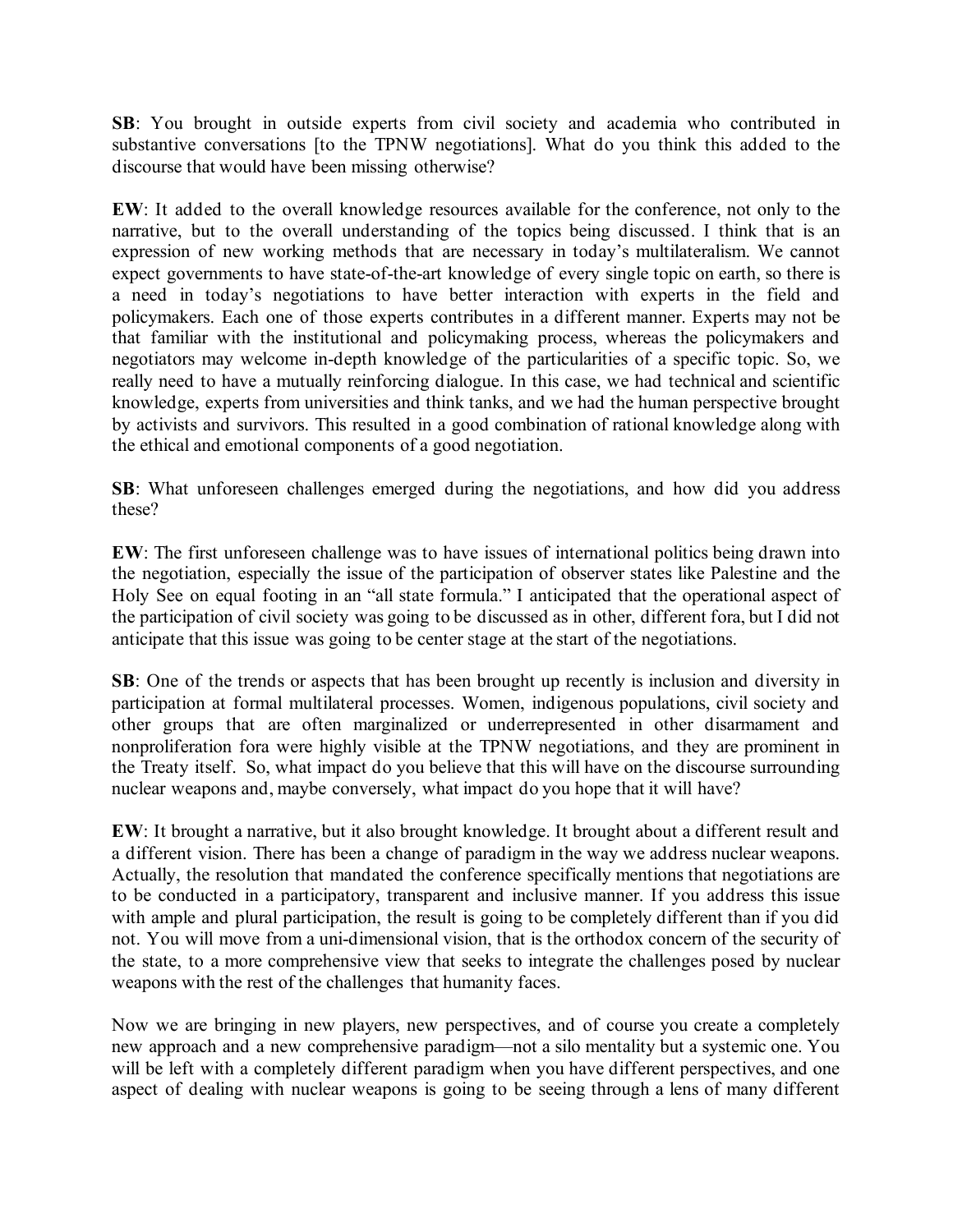perspectives, not only the might or the destruction power of the weapons. You instead come to see the relationship in terms of environmental and humanitarian law, international and criminal war, and from the perspective of international economic development, because that's what's included in the TPNW. The amount of resources needed to maintain or upgrade nuclear resources drains resources that all societies need for development purposes, to satisfy human needs. Even industrialized nations that have abundant resources to devote to nuclear weapons need to invest in meeting their citizens' needs.

**SB:** People often talk about the fact that diversity in general, whether its diversity of viewpoints or identities, help generate better outcomes, because if you have homogeneous viewpoints, you are missing some aspects of the conversation. I would imagine that simply having a more diverse group of actors in a room, in a conversation, opens doors to thinking about aspects of nuclear weapons or whatever the topic of conversation is, that wouldn't necessarily be there when you have people from a similar set of perspectives.

**EW**: There is a maxim for the decision-making in policy or at the national level, or the highest ranks of government: The more views you hear, the more you reduce the likelihood of making wrong or risky decisions. I think that is the case for every aspect of policymaking—leaders today usually do not make decisions based on one or their own perspectives. That's why you have cabinets, because decisions need to take into consideration all the dimensions of one topic. We need different perspectives, not only to have a more realist view of the topic, because it's going to be a view that incorporates all the dimensions of one single issue, but also because you are going to reduce the likelihood of error.

Inclusion and diversity are public goods. It's the right thing to do to include a diversity of sectors in these issues of state and global security: it's going to affect their lives. You have to listen to different perspectives coming from different sectors.

**SB**: What was the most gratifying moment for you in the course of the negotiations?

**EW**: The interactive session between delegations and experts from academia and civil society was one of the best experiences. It fills me with enthusiasm. I had set that aspiration myself that we could promote exchange of knowledge back and forth and increase the level of understanding on the topics, focusing the discussion on such difficult substantive components of the negotiation. The first session went beyond expectations and the conference was off to a good start. That was a very special moment that gave everybody the perspective that we were on the right track and that we were able to complete the mandate despite the time limitations, we could not spare time in procedural discussions.

The second, obviously, was the moment of adoption. But before that, during the negotiations, I also acknowledge the moment when we reached an agreement on the preamble. That was good because the TPNW consolidates a paradigm shift in the way in which nuclear weapons are addressed, and that fact made the preamble a strategic part of the treaty text. Then, we had an agreement on Article 1—the core of the text—that covers all the prohibitions, after difficult negotiations. I was very satisfied. Then, we had an agreement on Articles 2-4 and continued on with the other parts of the treaty text. Towards the end of the conference I looked at the text, and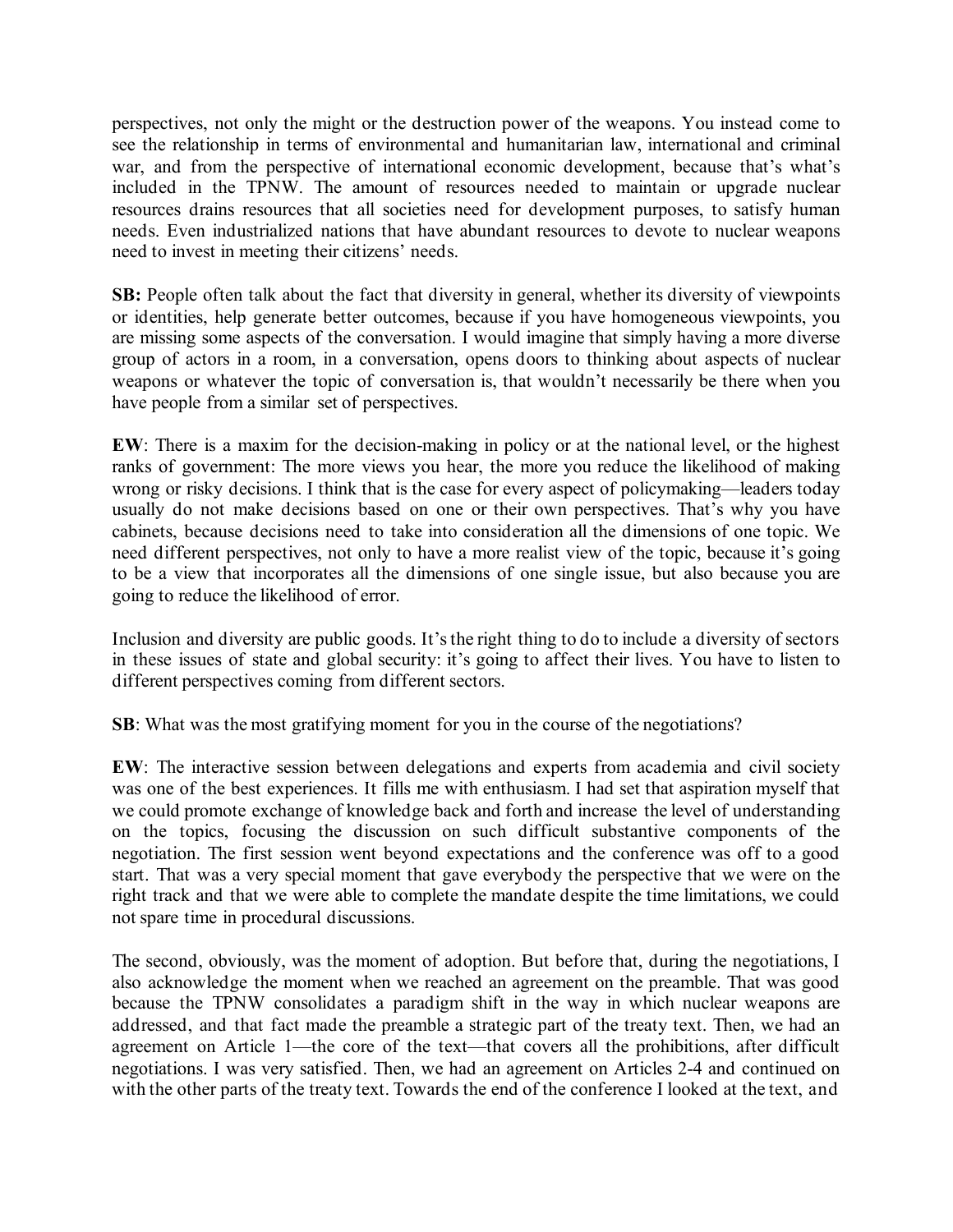I realized we had a treaty text, a result of collective work. Of course, there were a couple of issues that still needed to be discussed, like the withdrawal clause, which remained a contentious issue until the end. Overall, the issues of safeguards and the pathways for potential accession of nuclear weapon states committed to undertake their disarmament obligations under the TPNW provisions had required more hours and discussions to elaborate a draft that complied with the desire to leave a door open for future disarmament processes. The negotiators addressed the issue of safeguards in a systemic manner. Why? Because the TPNW had to complement and reinforce the existing architecture. While it was not called on to solve all issues that either are unresolved or are contentious in other regimes, the negotiators were able to set the standard and link it to future improvements.

The countries represented at the negotiations, and most of the countries in the world, already have the legal obligation to sign safeguards agreements with the International Atomic Energy Agency (IAEA), not only because of their obligations under the Non-proliferation Treaty, but also because of their participation in NWFZ treaties. There is already a reinforcement of such obligations that is further strengthened with the TPNW. Most countries in the world already have the maximum safeguards standard, though it is not universal. The TPNW reinforces the legal stance of existing safeguards in the framework of the IAEA, incorporating them as treaty obligations without prejudice to further developments that the international community will make in the future (Article 3.1). For countries that don't have safeguards in place, they will need to comply with the minimum requirement, that is, they shall conclude and bring into force a comprehensive safeguards agreement (INFCIRC/153 (Corrected)) with the IAEA. Since most existing instruments are designed to verify the non-nuclear status of states, the architecture needs to further develop the kind of safeguards that are suitable to verify that former nuclear states remain non-nuclear. South Africa, which destroyed its program and later joined the NPT, is a good case-in-point in this regard.

**SB**: What if anything, has surprised you, about the response to the TPNW either among civil society, the general public, or national governance?

**EW**: A part of the reaction does not surprise me, which is the political narrative and the political comments about the treaty, the expectations, and prejudgments about what the treaty could or could not do from the perspective of those opposing it. But the treaty has not entered into force [*ed*. in August 2018]. Many of the arguments that were voiced after its adoption were reiterating the same positions stated before any the treaty's existence. Then, I would say the rest of the reaction was somewhat expected, because we are talking about a process that didn't reflect the position of the nuclear countries. So, it is obvious that there is going to be criticism because of what the treaty does or does not do, or because the moment is right or not right, or because there are different views on political or technical considerations. That is to be expected.

If the vision were a little bit more balanced, reactions to the treaty would take into account, for instance, the issue that I already mentioned: that most of the countries that have already signed are already non-nuclear countries, already up-to-date with their nonproliferation obligations, and they are up-to-date with their prohibition obligations included in other treaties such as the ones establishing nuclear-weapon free zones. As a result, one of the first achievements of the TPNW is to create a universal norm that brings together prohibition obligations most states have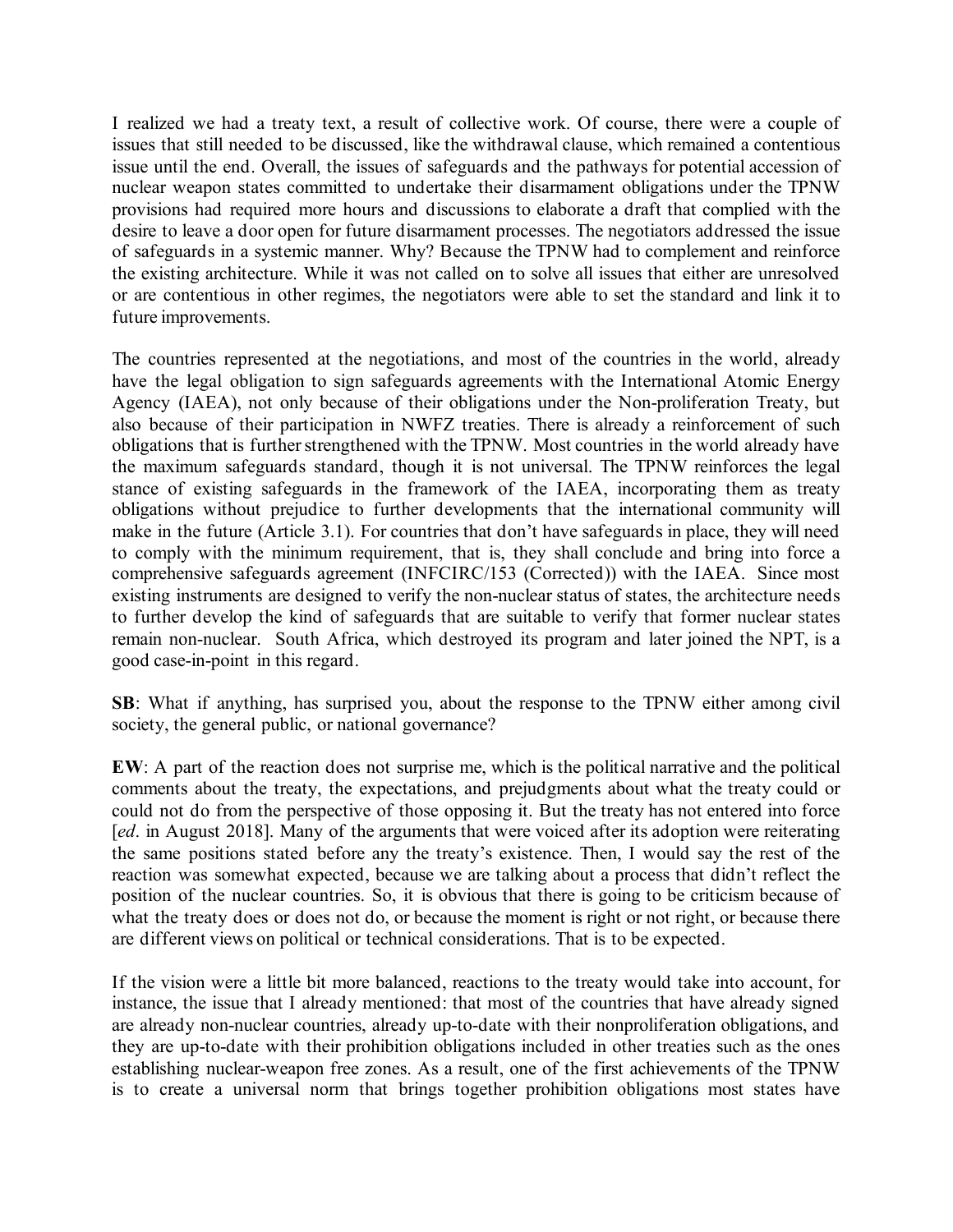acquired at regional levels. Therefore, the reaction of those that oppose the treaty does not consider all the positive elements that a treaty of this sort will bring to the international system. Even for those who have very strong opposing views, they need to acknowledge this and the many positive aspects and impacts of the treaty, especially in reiterating the legal commitment of non-nuclear states to achieving and maintaining a world free of nuclear weapons.

**SB**: What do you think is next for the Humanitarian Impact Initiative, now that the TPNW has been concluded? Do you think that this energy will continue to be applied to seeing the entry into force of the TPNW, or do you think that it will take on other issues? Where do you see it going?

**EW**: Let us separate the topics. The perspective of the humanitarian impact of nuclear weapons is here to stay. I think it is an important breakthrough for the international community to have a completely new, fresh, humane and integral approach to nuclear weapons that profoundly challenges the orthodoxy. That interaction will continue in all fora in which nuclear weapons are being discussed because it is a result of a systemic –not a siloed—approach to the problem.

Then, we have the movement to achieve the legal prohibition of nuclear weapons, based on this new humanitarian paradigm. Now there are more opportunities in which this movement can make a difference, especially in the field of citizen awareness: this milestone creates the potential to educate the public on this new, modern, updated, integral, comprehensive approach. Among other things, this means talking about the interconnected nature of the legal obligations of states. You cannot have a legal obligation to respect human rights, for instance, and then make the decision to use nuclear weapons in a foreign country or your own. They are completely incompatible. You have a legal obligation to respect the environment or to fight climate change, and then go and test nuclear weapons that will have an impact on the environment? So legal obligations are interconnected. Nuclear weapons are not a separate, isolated piece of human knowledge. They are completely related to everything we do. It is why, at this point in time, we have to acknowledge that the issue of nuclear weapons does not stop with the status quo or nonproliferation. We need to move beyond and enter the field of disarmament.

**SB**: Can you see a way for NATO states to sign and ratify the TPNW from a legal standpoint?

**EW**: It is not NATO membership per se that is incompatible; NATO is a military alliance. It is the reliance on nuclear weapons, the threat or use of nuclear weapons, the stationing of nuclear weapons in some countries' territories, to control, to possess nuclear weapons, that will be incompatible with treaty obligations.

We have to distinguish between the political, the security or the legal perspective. Collective defense arrangements do not necessarily imply nuclear weapons use, transfer, stationing, among others. Prior to the adoption of the resolution that mandated the start of negotiations, there were specific efforts directed towards NATO members to oppose this treaty, emphasizing the nuclear nature of NATO, which is something not really established in its founding treaty.

**SB**: What are your general reflections on the process, of negotiating the treaty and of the outcome of the negotiation process? Is there anything you would add?